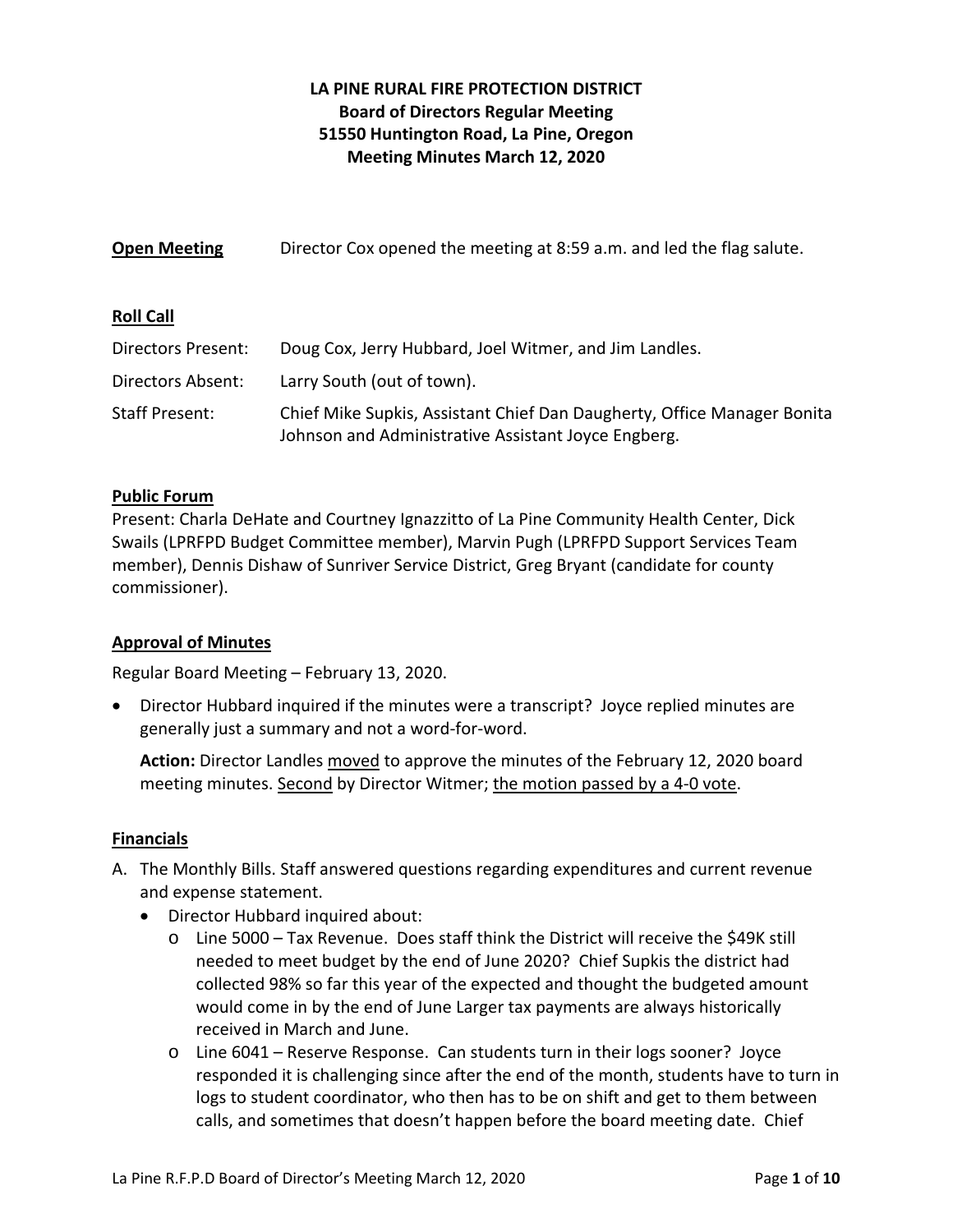Supkis added it also has to go to the payroll person and himself, and vacation and sick times also affect being able to get to it before Board meeting date.

- $\circ$  Line 3410 Other Income. Is this new item in regards to the Facility Billing? Bonita responded it is a new line she created at the direction of our auditor to show the yet to be received inter‐facility A/R without showing as income received.
- Director Witmer inquired about:
	- o Line 6105 OT. Why is amount in the negative? Joyce responded it was due to a timesheet correction for one of the crew who previously recorded his hours wrong.
	- $\circ$  Line AED. Are the monitors having problems? Chief Supkis responded they are eight years old and needed to be refurbished as cases were broken etc. New monitors cost \$35k each, refurbishing them costs \$10k total and effectively doubled their life.
	- o Line 8235 SCBA. Was there a repair, and is the newer equipment requiring more repairs than average? Chief Supkis responded that our new SCBA has a ten‐year parts and service warranty. The current costs are for annual testing and calibration, of the fit tester which in not out of the norm.

Monthly Expenses by Vendor.

- Director Witmer inquired if the \$12k for Integrity was for breakdowns? Bonita responded yes and Integrity had not sent invoices for over a month due to book keeping issues on their end, so many bills came at once. The District made sure they were legitimate before paying.
- Director Hubbard noted many of the charges were for F‐450's. Staff responded these are the medics (ambulances) which get heavy use. The District's many dirt roads are rough one the medics and the use cycles creates a lot of triggers for the diesel engine pollution control system. The engines on these two older medics are now seven years old but now have seen two complete pollution control system replacements.
- Director Hubbard inquired if the Seattle Stair Climb was cancelled. Staff responded it has been cancelled due to COVID 19 concerns in Seattle and the amounts to pay have been deleted from A/P.
- C. Monthly Expense Report.

No comments.

**Action:** Director Hubbard moved to approve monthly expenses presented from 2/14/2020 – 3/12/2020 in the amount of \$365,256.21. No further discussion or comments. Second, Director Landles; the motion passed by a 4‐0 vote.

### **Management Report**

A. Monthly Alarm Report.

- Chief Supkis noted EMS calls were 84 at this time last year and are already at 160 so far this year.
- Guest Dick Swails inquired how many transports were from the clinics this month? Chief Supkis responded that 4 were from the La Pine Health Center (LPHC) and 10 were from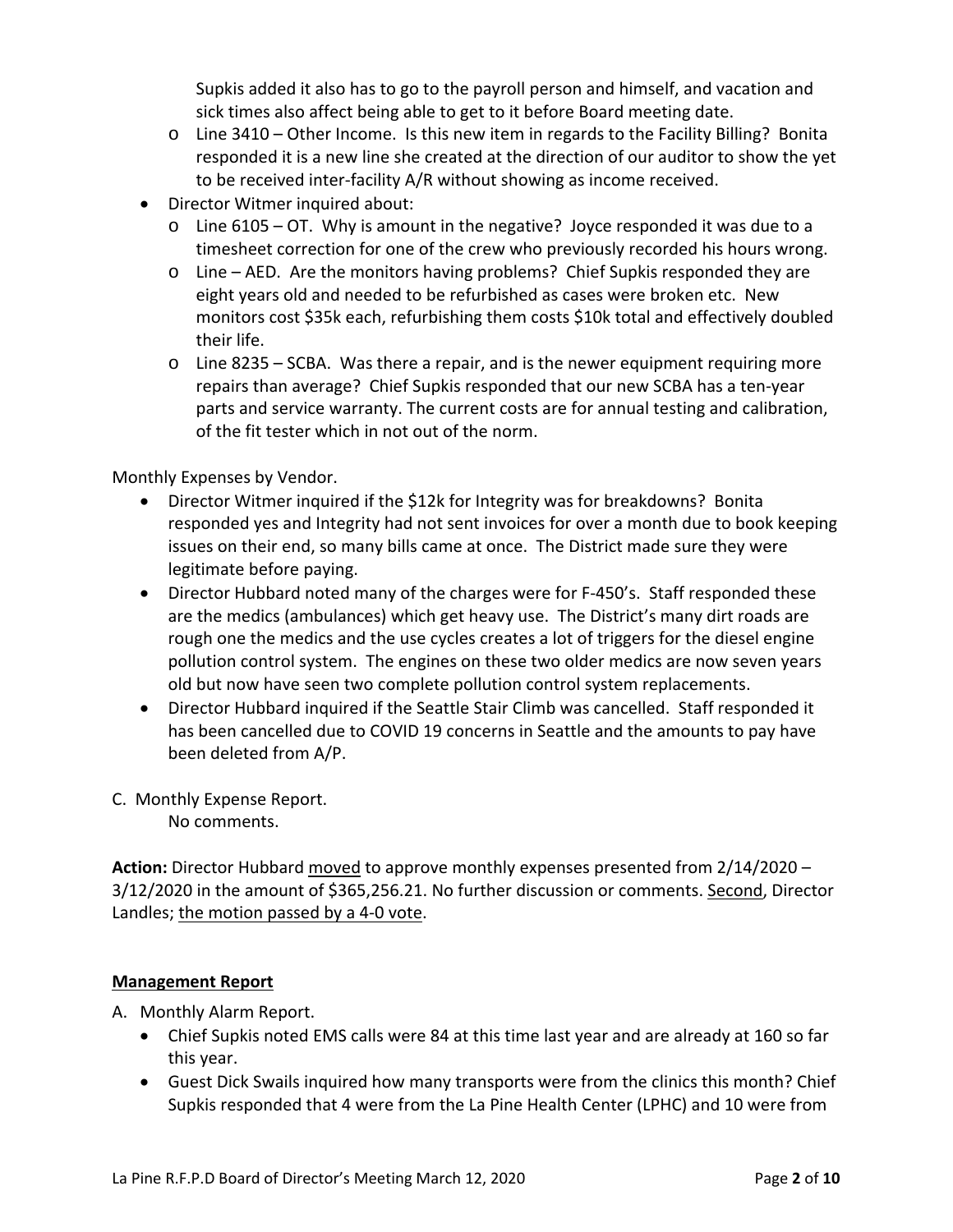the St. Charles La Pine (SCLP) clinic this month. SCLP had 14 last calls month. 20% of the District transports are inter‐facility right now.

- Director Landles noted he was unable to locate where the last two grassfires were listed? Bonita moved them to the Wildland Fire column.
- Director Witmer inquired if the EMS response number was correct? Bonita made the correction to 140.
- B. Multiple Alarm & Building Permit/Valuation Report.
	- Valuation for building permits in February 2020: Commercial \$0 and Residential \$3,155,281.01. No comments.
- C. Notable Incidents
	- Director Witmer inquired if Ken Salminen is the SST member who passed away? Chief Supkis responded that it was and his memorial service is this coming Saturday at 2:00 pm at the American Legion building. Administrative Staff and some crew are planning on attending.
	- Director Hubbard noted the calls on 2/13 and 2/14 to Fall River Drive were in close proximity. Chief Supkis responded that in the EMS world, legitimate health issues will often crop up in same neighborhoods, same day. Hard to say the science behind it, but it does happen fairly often. Director Hubbard also noted the two calls to same address on 2/21 and 2/22. Chief Supkis responded that the patient did not have access to a care provider and needed transport by the time of the second call.
	- Director Hubbard noted the two general alarms on 2/25 and 2/26. Chief Supkis responded they were for a brush fire and structure fire.
	- Director Hubbard noted there was a call to the clinic and the District had no units or mutual aid available due to being on the brush fire. Chief Supkis noted the District already had diverted a tender to a prior medical call and they had called for a Medivac helicopter.
	- Director Cox inquired why Airlink does not use/like the airway used by the District? Chief Supkis the paramedics sometimes use King airways which are field airways that are used when normal ones don't work in critical situations. St. Charles in a clinical setting doesn't use them for long term care and is unhappy when a patient arrives with one. AC Daugherty explained that we hold the air medics accountable for lengthy change‐outs of airways. Director Cox rhetorically asked why isn't the patient more important than changing the airway so they can arrive quickly at higher care?
	- Director Landles inquired if the lengthy airway changing is more of a problem with LifeFlight or Airlink? Chief Supkis responded it is mostly Airlink.
	- Director Cox inquired if there had been any more discussion in getting an air medic stationed here. Chief Supkis responded no.
	- Director Hubbard inquired about the new Bridge Street fire and asked what is a TF1? Chief Supkis responded it stands for Task Force One. It is a step above about single unit mutual aid. There were many homes in jeopardy and thus multiple engines were potentially needed to protect each one.
	- Director Hubbard asked for details on the event at St. Charles La Pine where the District EMT's had to back out of building. Chief Supkis responded that two weeks ago SCLP had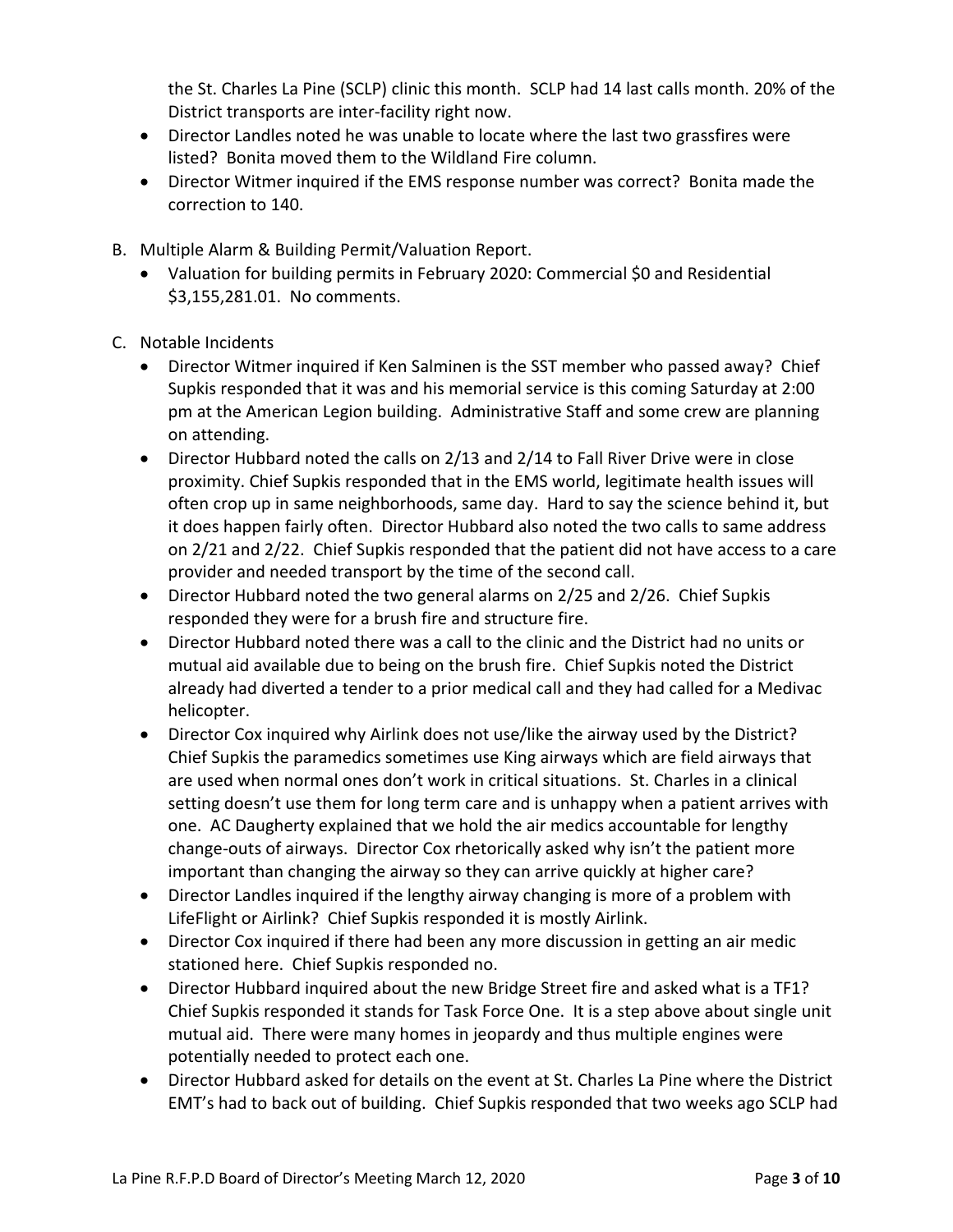a patient with flu-like symptoms but no precautions had been taken. This patient was from an area in California were COVID‐19 was already present and their sibling was already in hospital for respiratory failure. Our crew backed out, garbed up in PPE's and then went back in and transported.

- Director Cox inquired if 911 does anything to screen for this? Chief Supkis responded they do but the reporter doesn't necessarily provide accurate information. AC Daugherty noted that 911 stepped up another level on March  $11<sup>th</sup>$  to implement more screening. He called the SCLP clinic to follow up. They were using an open-air nebulizer where the air goes back out unfiltered into the environment. There are filtered nebulizers, but it wasn't used in this case.
- Director Cox noted there were ten instances of 7 or more calls in a 24-hour period, and eight instances of 10 or more in a 24‐hour period. Chief Supkis responded this is happening all too often now and staff will need to be increased if possible. Director Cox inquired if District adds another medic, how many more crew members needed? Chief Supkis responded 6 crew members and then probably a rover to cover sick time and vacations.
- Director Hubbard shared that Sunriver Fire had asked for three more crew members. Chief Supkis responded that Sunriver Fire calls spike during holidays and summer due to the increased tourist volume. Chief Moor and crew are doing a great job. SR is spending \$40 million for updates and to draw more tourists.
- D. Equipment and facilities No comments

## **Correspondence / News**

- A. Letter –Thank‐you from Salminen Family
- B. Letter –Donation from Hensala
- C. Letters ‐ La Pine Community Health: Appeal Invoice #53048 and #53073; District Responses
- D. KTVZ La Pine Woman Charged with Setting RV Fire
- E. Daily Dispatch ‐ DCSO Charges La Pine Woman with RV Fire
- F. KTVZ Wood Shake Roof Fire: Same Home Again
- G. Bend Bulletin La Pine Home Damaged in Fire
- H. Wise Buys ‐ Wood Shake Roof Fire, Board Meeting Notice
- I. KTVZ ‐ Escaped La Pine Burn Threatens Homes
- J. Newberry Eagle ‐ New Ordinance by La Pine Fire District ‐ multiple stories
- K. SDIS Longevity Credit
- L. SDIS 2020 Best Practices Program

No comments.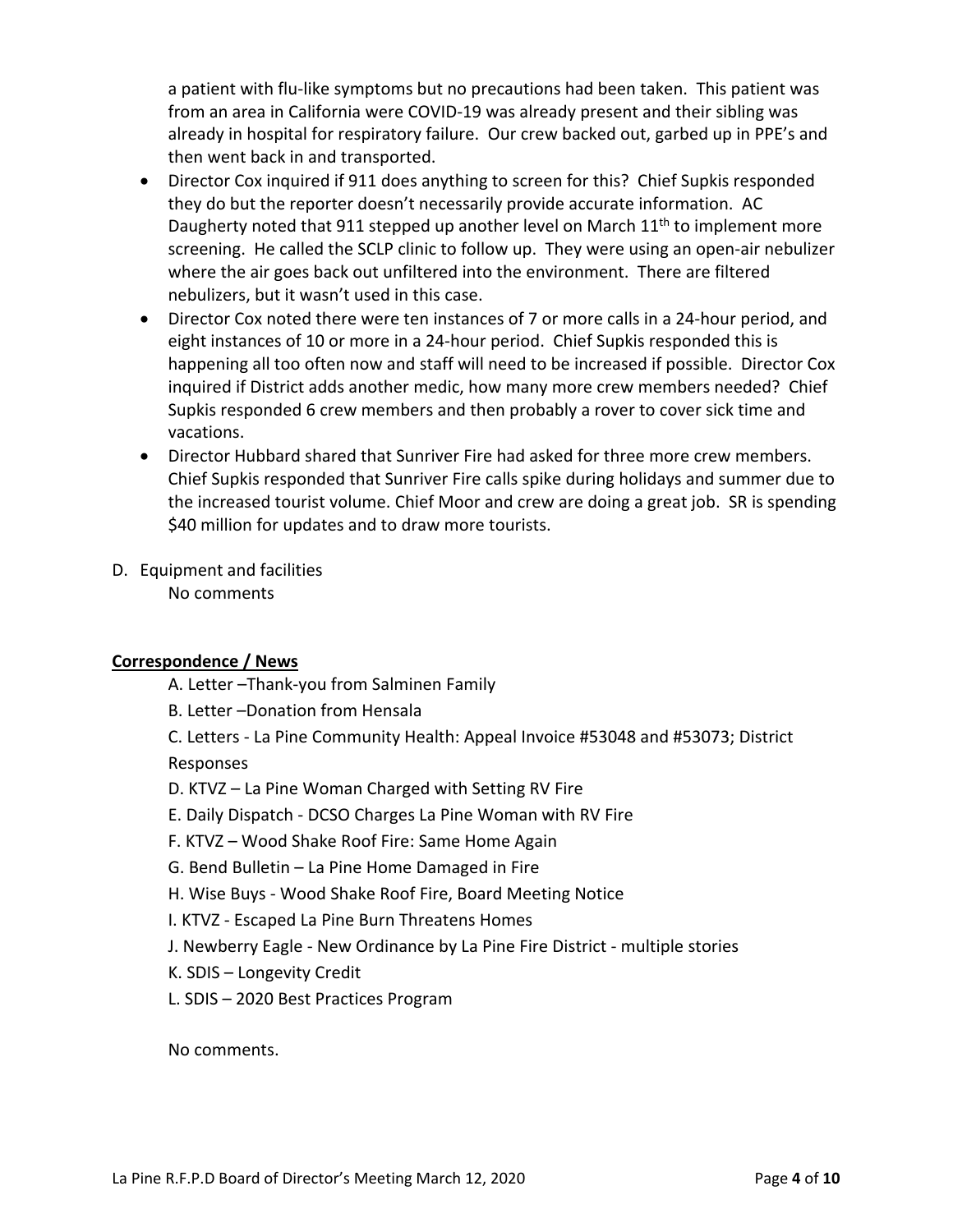### **Old Business**

A. Billing Appeal per Ordinance #2019‐03, La Pine Community Health Center, Invoice #53035.

- Chief Supkis noted that several more bills have been processed since Invoice #53035 was appealed. One bill was too recent to address and one was dismissed by the Fire Chief due to district timeliness in response.
- Director Hubbard inquired if the clinic and staff made any progress on the matter? Chief Supkis responded the LPHC has been working hard on it and their transports are going down. Charla DeHate organized a meeting with Cascade Medical Transport (CMT) and the La Pine Health Center and there was some progress with discussion on how to get more funding. Chief also had a meeting scheduled later in the week with the ASA director from Deschutes County, CMT, and the staff director from Redmond Fire on how to incorporate more use of private medics. If Redmond doesn't get their levy, they will be looking at having to lay staff off. The meeting has been postponed.
- Ms. DeHate shared she put the aforementioned meeting together but with the emerging Corona virus issue the St. Charles representative Mike Richards was not able to come. Chief Supkis, Ms. DeHate, LPHC director of nursing Erin Trapp, and Patrick and the COO from CMT were present. The ask presented was if CMT would place a unit in La Pine? Patrick stated it was not likely, but he is optimistic that a second unit could be placed in south Bend. Ms. DeHate and Chief Supkis have not heard back from him yet. They are trying for another meeting in the near future.
- Director Hubbard asked if the cost of service would be bringing a used BLS ambulance to La Pine? Chief responded that CMT provides ALS, BLS, and wheelchair transport. Patrick is supposed to provide the numbers on the cost. The ASA plan says they can't go directly to 911 emergency calls. The need is at the clinics at this point and private sector transport companies need funding – as a private business they have no tax base or subsidies to rely on.
- Director Witmer inquired where CMT's south Bend location is? Staff replied they don't know; the main office is in Redmond now so most likely a parking lot since they are on the move most of the time. CMT needs to keep them rolling to be a successful business model.
- Chief Supkis shared the LPHC transports are spaced out, compared with SCLP has clusters which may indicate a particular physician relying more heavily on 911 medics.
- Director Hubbard inquired if the Urban Renewal District has a growing budget? Staff responded the assumption it is but funds must be used in the URD. The LPHC is in the URD, SCLP is not.
- Ms. DeHate inquired if the District medical director reviewed the call and patient history as requested? Director Cox responded that due to the Corona virus issue and Director South being out of town, the appeal has not been able to be addressed, so the appeal will have to be addressed next month.
- Guest Dick Swails inquired how many intra-facility transfers have been appealed? Chief Supkis responded all so far from LPHC, SCLP has bene mostly silent, and Prairie House has not responded in any way.
- Guest Dick Swails inquired if Prineville has the same ordinance? Chief Supkis responded they do not. St Charles was mandated to keep an ER in Prineville, so Prineville transports to that ER, however their problem is then a short while later from the ER to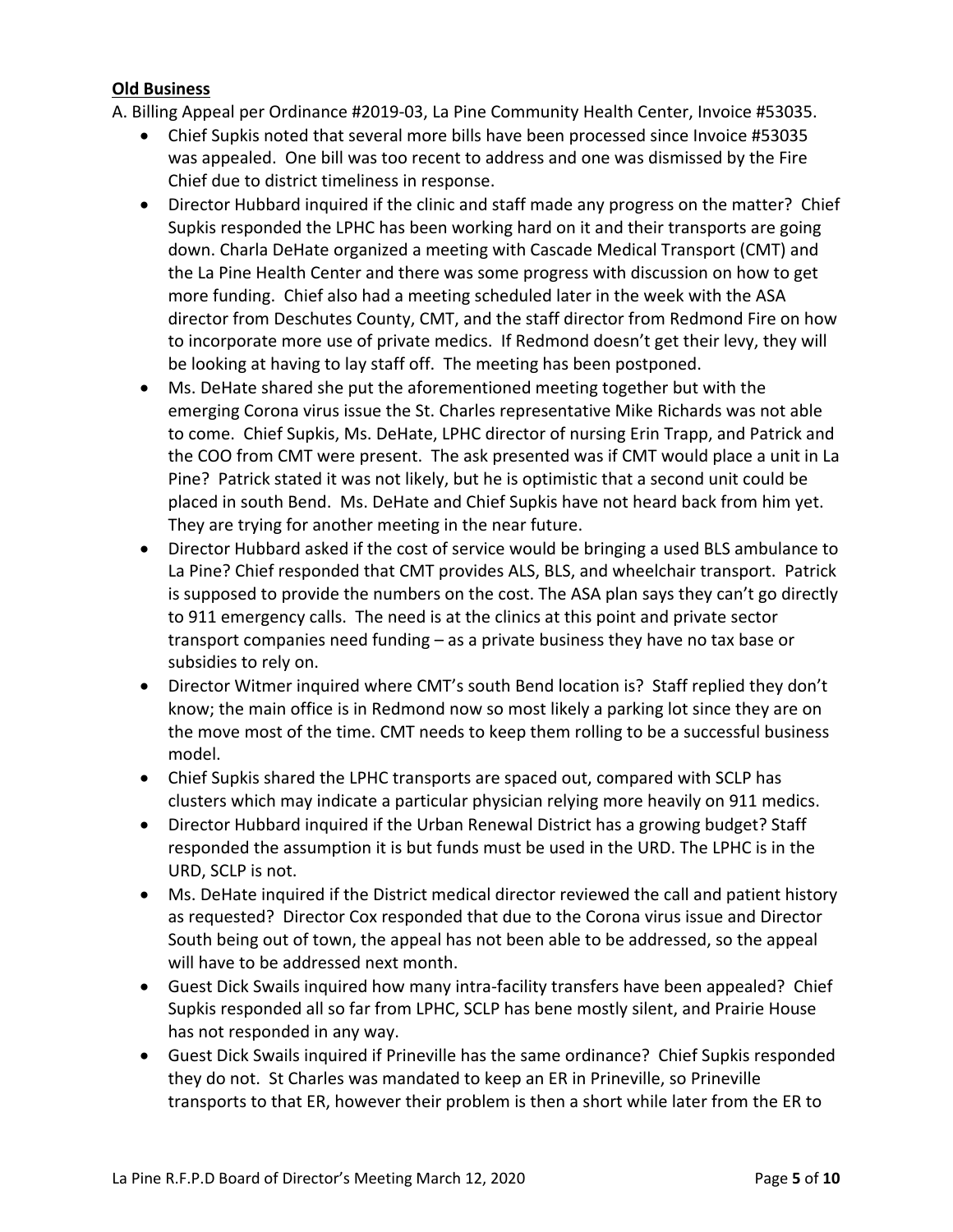St. Charles in Bend. Chief Supkis also noted that St. Charles transport center blocked LPHC from using the service and CMT was committing to St. Charles first to have rigs on the north side, so that boxed LPHC out of transport resources.

- Director Cox inquired how many transport bills has LPHC received? Chief Supkis responded 4. Director Cox then inquired how many has SCLP received from the District? Bonita responded 23 through the end of January.
- Director Witmer inquired if having the meeting with St. Charles at a La Pine location is one of the hiccups to getting the meeting done? Chief Supkis responded it could be, the District met on their turf last time and it took about three attempts before it actually happened.
- Director Witmer noted when the ordinance passed, it gave the District the ability to bill the clinics to reduce overuse of medics. It also provides for tipping the scales the other way. ALS transports do not always go lights and sirens, so the billing has to be a balancing act. Director Cox noted if an insurance company doesn't agree with the ALS code, they don't pay. Chief Supkis responded yes but our paramedics do a wonderful job documenting well. The paramedics are not involved in the politics and finances of transports – they just record what they observed and did. Sometimes without Code 3, ALS treatments are provided enroute.
- Director Cox asked Ms. DeHate what happens when they charge an insurance company for transport instead of the District? Ms. DeHate responded that is not within their scope.
- Director Witmer stated he wanted to return to the previously discussed scales of balance if they have gone in the opposite direction. Based on the number of bills being sent to SCLP, is the District saying most calls doesn't deserve a 911 emergency transport? There are obvious ALS transports, and obvious BLS calls that could be done by private transport, but there are the ones in between where the patients aren't necessarily showing the need for an ALS transport but the potential is there to develop into an ALS call. He is concerned that 30 bills in two months is too many, and can the District support that loss of income? Has there been any more discussion as to having those calls re‐evaluated? Chief Supkis responded it's the paramedics who determine if it's an ALS emergent call on the report. The question is if the clinics don't pay, and insurance doesn't pay ‐ then do our taxpayers then pay for it? But the tax base is already maxed out. When the District transports, it typically only collects \$400‐\$500 from Medicaid or Medicare. It costs the district \$2,600 to be abler to provide the required resources and to transport. St. Charles has a quarter of the patients that LPHC does, but is transporting 5 times more. It is cost shifting to the taxpayers when the District has to transport a patient with a fractured arm because they don't have radiology open that day and they call it in as life and limb emergency. Or it's 4:30 pm and they are getting ready to close. Another point is these medical clinics are supposed to be a higher level of care and they are shifting the patient care, and in the process, limiting the District's ability to respond to a critical call at a private residence or accident scene where the patient is not in a higher level of care, and there is no PA or doctor to help them while they wait for someone to show up.
- Director Witmer noted Ms. DeHate had stated that the LPHC had 1/10 of 1% of patients transported, while SCLP had just under 2% of patients transported. That is a big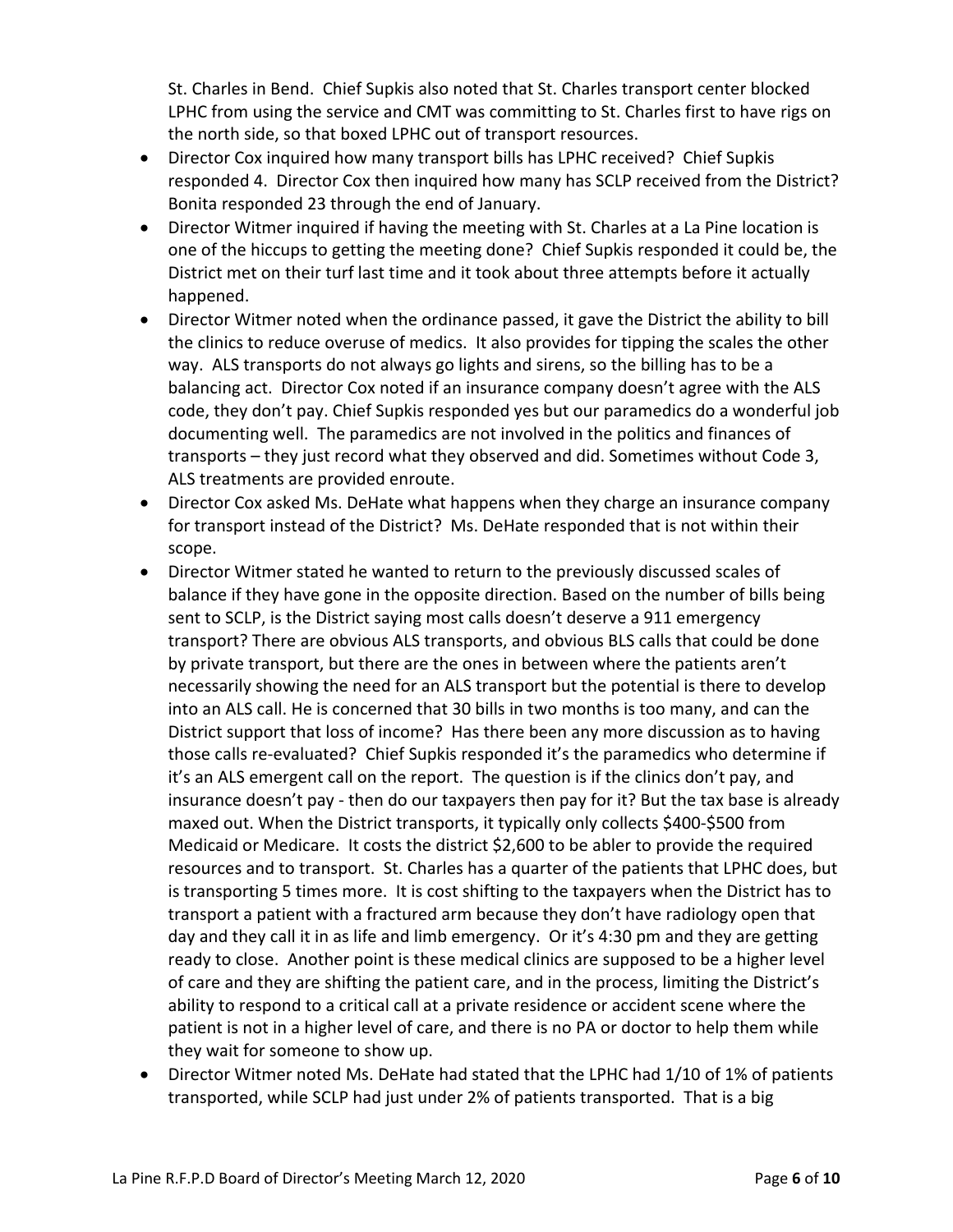difference and one can take out of it that St. Charles is abusing it or using it much more indiscriminately.

- Ms. DeHate noted that in 2019 LPHC only has two providers and had 23,000 patient visits and 44 transports. SCLP had 10,000 visits and 150 calls to transport. The LPHC chief medical officers make certain their providers are trained up to their license so they know when to call 911 or to have another transport service attend. They have dollars to help pay for alternative transport. Their providers are there every day. Her understanding is the SCLP has two primary care providers, but the issue is their walk‐in care. They are not an urgent care as is commonly thought and they rotate their providers in from Bend. Their providers are not used to rural response times taking 2.5 hours ‐they are used to being able to call and have a unit show up quickly and then return to a second call a half hour later. St. Charles is working on it and is trying to train their providers. Requests for transports seem to increase on certain days and most likely point to a provider not trained up on rural issues.
- Guest Dick Swails stated why should taxpayers pay for St. Charles inappropriate use of District medics?
- Director Witmer noted that the District has attempted to have meetings with St. Charles for some time.
- Director Cox stated the District met with St. Charles before they built the new clinic and expressed the District's concern at every planning meeting. St. Charles representatives responded with "we hear you" or "we can address at another time." As soon as the clinic opened their doors, their requests for medics put a burden on our District.
- Chief Supkis noted the recent Bend/Tumalo brushfire created community concern because the Tumalo crew was already on a medic call and Bend Fire had to send a crew, which took longer.
- Director Landles noted he has been to the SCLP clinic three times and each time they sent him to the Bend ER via POV.
- Director Witmer inquired if the issue at hand can be drawn off to a side meeting? Chief Supkis responded it's possible, but decisions themselves have to be made in a public meeting. A great policy question for the board to chew on is if revenues cannot be collected for the calls in question, where does the funds for the needed medic unit come from?
- Director Witmer noted that he thought the borderline calls should be put back on the patient to create a better balance between the clinics and patients sharing the costs to the District.
- Director Cox stated another option would be to add a BLS medics but our union collective bargaining agreement makes that challenging. Chief Supkis responded it's not that so much as they would have to be paid the same as a 24‐hour crew member. He suggested that in the absence of St. Charles maybe the board can meet with LPHC and create a matrix for guidance.
- Director Witmer thanked Ms. DeHate for coming to meeting and stated the Board doesn't want to keep kicking the can down the road and wants to get to resolution. He wants to find the best and quickest way to resolve it. He knows the paramedics are doing a great job at notes, but would like to suggest a second set of eyes, perhaps AC Daugherty to do a second review. Chief Supkis responded he doesn't make the decision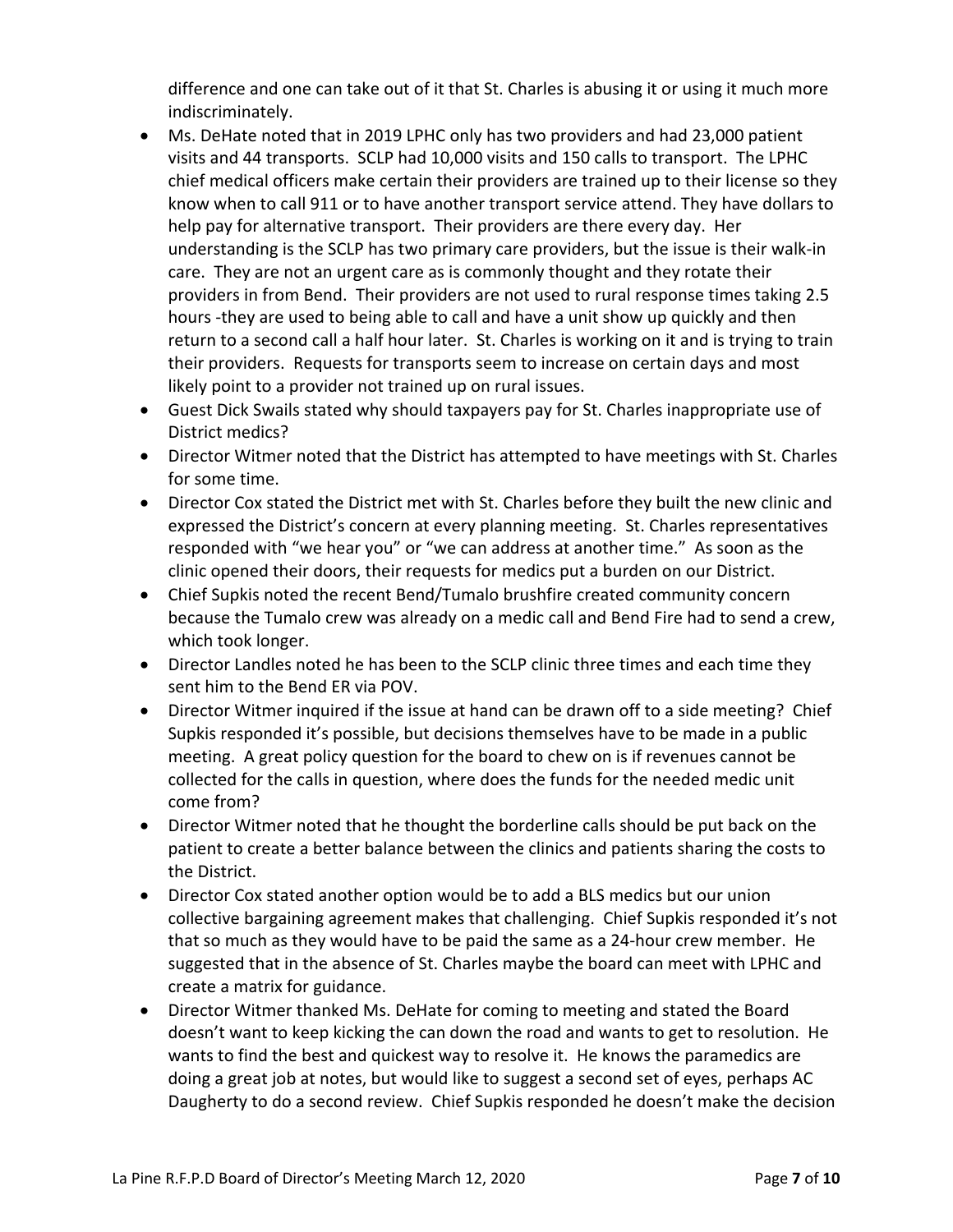in a vacuum – the decision is made by the paramedics following the guidance of the medical protocol – but adding that secondary review is possible.

- Director Cox expressed concern that if decisions are made without St. Charles at the table, they will protest the results. Director Witmer responded that even if they don't come to the meeting, it is still a standard that was made by working with the LPHC clinic and the board to come to a fair matrix.
- Director Hubbard suggested that once CMT comes back with a cost, that the District goes back to Tami Baney, who had mentioned previously a pot of funds and tried to get a transport solution for La Pine several years ago.

## **C. Update District Policy #600‐02, Emergency Medical Services.**

- Director Cox noted the update states "When only one District ALS medic unit is available within the District, staff may elect, when a patient is at a medical care clinic and under a higher level of medical care, to defer and/or pend any District ALS medic unit responses until at least one other medic becomes available in the district in order not to leave the District uncovered by ALS medic units."
- Chief Supkis noted that this update was already discussed at the previous two meetings. The paramedics already have this ability but per currently policy they had to assess the patient in person, and the intent is to be able to do this over the phone rather than have to go to the clinic. Also, it has been found not best to have this discussion with the doctor in front of the patient. Redmond has starting doing this as well, and the District needs to do this to address growing needs.
- Ms. DeHate stated she respects the timeframe of unit responses but is concerned about the health history of patients. One patient had double embolisms, which was not yet clearly evident, but was in real need of transport. She understands and agrees with the District viewpoint on the one hand, but then again not, based on the patient evaluation.
- Director Cox stated the helicopter (air ambulance) takes too long to arrive and then the patient sits on the tarmac while the airway is changed out.
- Chief Supkis stated which patient gets to wait is the base question: if a patient is at a clinic, they are at a higher level of care, and a patient at a private residence needs precedence in medic response, i.e. not breathing at home vs. serious need at clinic.
- Director Landles stated that adequate funding would resolve this issue.
- Director Witmer noted the policy says 911 doesn't automatically decide where medic goes, the paramedics decide. Staff responded that live dynamic conversations do happen between paramedics, 911, and facilities to help determine where need is the greatest.

**Action:** Director Hubbard moved to approve the updates to Board Policy # 600.02. Second by Director Witmer; the motion passed by a 4‐0 vote.

### **New Business**

## **A. Facilities RFP – DKS Architecture and Design**

 Chief Supkis introduced Philip Doza from DKA Architecture & Design. They have responded to the District's RFP to help with the initial design of adding showers and better configure facilities at Stations 101 and 102. AC Daugherty noted they were the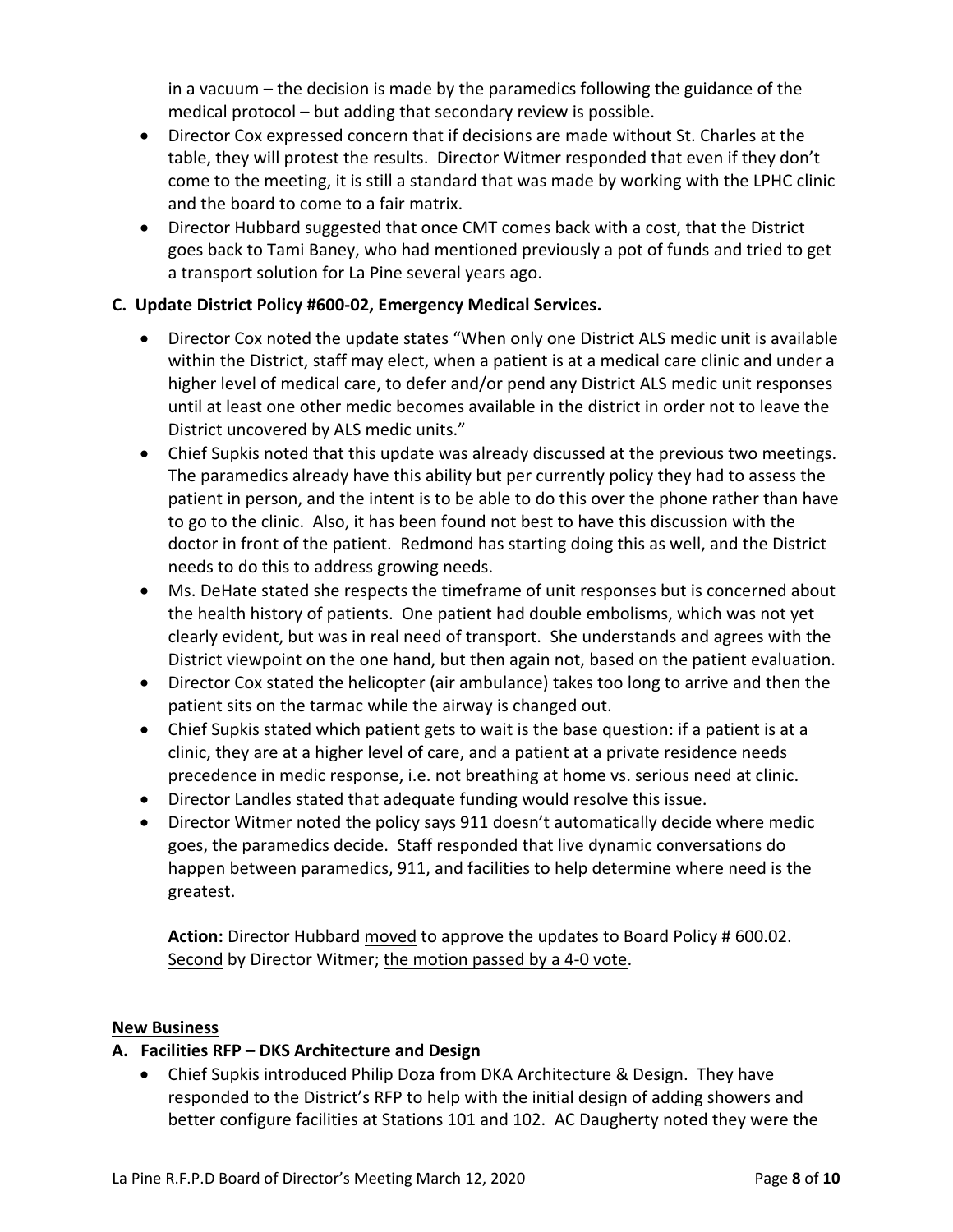only architecture firm to respond to the RFP by the deadline and their proposal packet has been handed out to each Board member today.

- Mr. Doza presented his company's credentials and noted some local projects including Sunriver Resort and Bend/La Pine Schools. They have experience at the state and local levels. The project is to create restrooms and showers and this is a proposal for the initial stage. The proposal does not include the cost of a professional estimator. The ballpark cost for an estimator is \$2K‐\$3K. This quote is a not‐to‐exceed fee.
- Chief Supkis noted the District is going into budget sessions in April. This proposal is 50% over what the District planned in the FY 19/20 budget. \$7k total is needed to come up with preliminary design and preliminary cost.
- Guest Dick Swails inquired if the District documented the effort to obtain proposals per the auditor? AC Daugherty responded that for architects, state entities have to put out an RFP (request for proposal). He sent out seven RFP's and only received the proposal from DKA Architecture. The District can hire them if their proposal is under \$100k and they meet the need.
- AC Daugherty thank Mr. Doza for coming and presenting the proposal.

**Action:** Director Hubbard moved to approve the Preliminary Project Design as proposed by DKA Architecture & Design, dated March 6, 2020, in an amount not to exceed \$8,000.00. Second by Director Landles; the motion passed by a 4‐0 vote.

## **B. District Prep and Action on COVID‐19, Flu, etc.**

- Chief Supkis noted that the virus started in China in December. Yesterday, the first presumptive case hit Deschutes County. The exposure could affect our students due to secondary contact. 60‐80% of COVID‐19 patients do not need to be hospitalized. The virus cannot be contained, but the slowing the spread will help not overwhelm the system. The District has supplies. Medics who are exposed will be kept in isolation OHA guidelines. UV light kills similar virus, treatment is the same as for the common cold unless it goes to the lungs. It does not appear to be affecting children too much. The District is following CDC and OHA guidelines. It's important to isolate from susceptible populations.
- Director Hubbard inquired how many disposable PPEs (personal protection equipment) does District have? AC Daugherty responded has enough for about 2‐3 weeks (which was normally a 5-year supply) and that the District has ordered additional supplies but he is not sure of exact number.
- Director Landles inquired if the presumptive corona virus case was from Redmond? Chief Supkis responded it was a transported patient in Redmond, so the paramedic was exposed and then was with EMS students at COCC, and District students are in turn with our staff. It was also noted that 216k people have already died from the flu this season.
- Chief Supkis noted he has directed staff to come up with contingency plans such as create a ghost payroll in case staff gets ill or goes into quarantine.